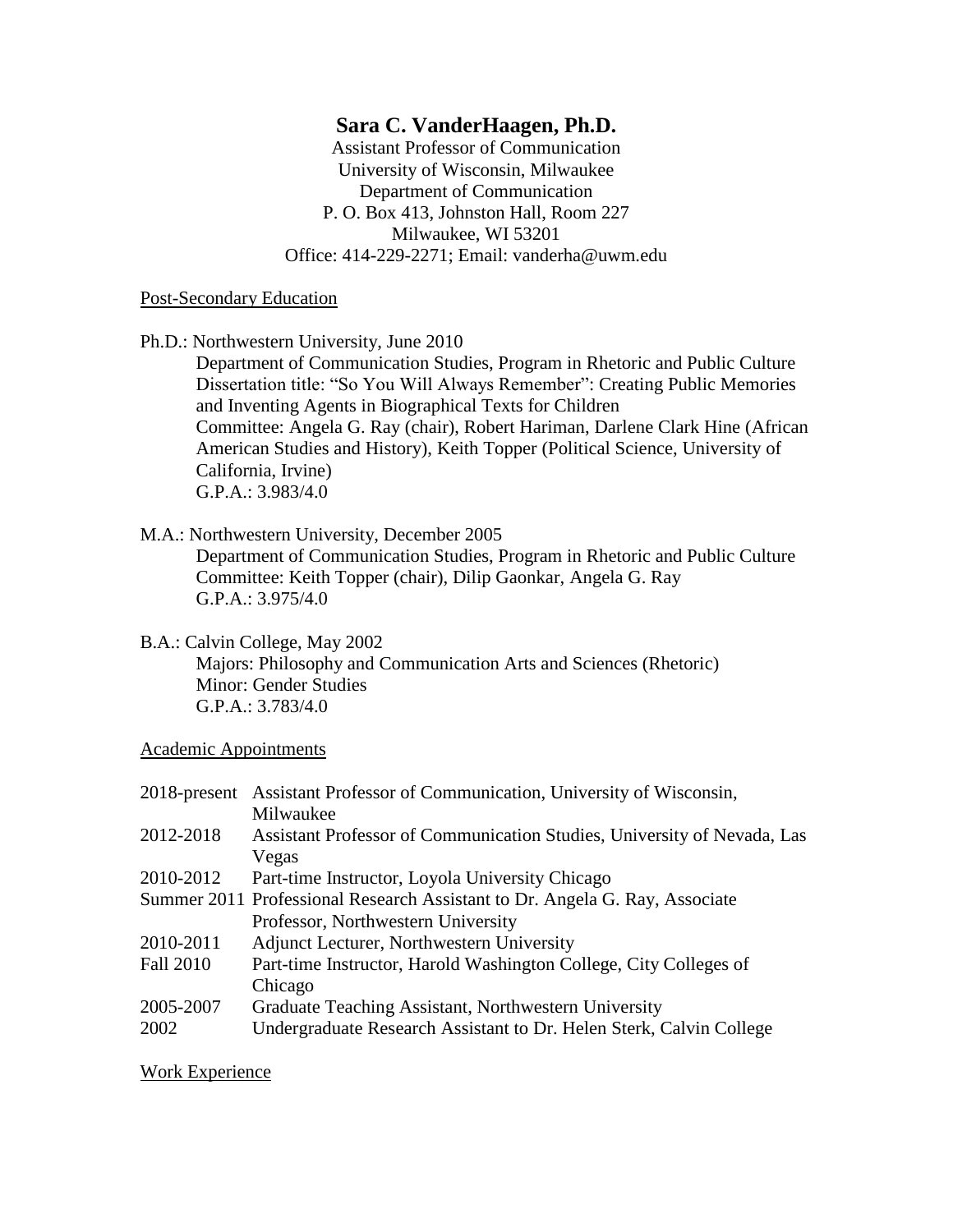2002-2004 Development Associate, Lexington Christian Academy, Lexington, **Massachusetts** 

#### Book

Sara C. VanderHaagen, *Children's Biographies of African American Women: Rhetoric, Public Memory, and Agency.* Columbia, SC: University of South Carolina Press, November 2018 (forthcoming).

#### Peer-Reviewed Publications

- Sara C. VanderHaagen, "A Tale of Two Wheatleys: The Shifting Values of Twentieth-Century Historical Fiction in the Biographical Novels of Shirley Graham and Ann Rinaldi." *Children's Literature Association Quarterly* 43:3 (2018).
- Sara C. VanderHaagen and Angela G. Ray, "A Pilgrim-Critic in the Reconstruction South: Anna Dickinson's Tour of 1875." *Quarterly Journal of Speech* 100:3 (2014): 348-74.
- Sara C. VanderHaagen, "The 'Agential Spiral': Reading Public Memory through Paul Ricoeur." *Philosophy and Rhetoric* 46:2 (2013): 182-206.
- Sara C. VanderHaagen, "Practical Truths: Black Feminist Agency and Public Memory in Biographies for Children." *Women's Studies in Communication* 35:1 (2012): 18- 41.
- Sara C. VanderHaagen, "Renewing Tradition in Community: George W. Bush, Calvin College, and the Controversy over Identity." *Rhetoric and Public Affairs* 11:4 (2008): 535-568. **Lead essay**.

#### Book Reviews and Other Publications

- Sara C. VanderHaagen, "What Story Is the Mob Museum Telling Inside and Outside of Its Walls?" *UNLV News Center*, September 6, 2017. <https://www.unlv.edu/news/article/what-story-mob-museum-telling-inside-andoutside-its-walls>
- Sara C. VanderHaagen, invited review of *A Century of Communication Studies: The Unfinished Conversation*, by Pat J. Gehrke and William M. Keith. *Rhetoric and Public Affairs* 19:3 (2016): 505-508.
- Sara C. VanderHaagen, invited review of *Interpreting Sacred Ground: The Rhetoric of National Civil War Parks and Battlefields*, by J. Christian Spielvogel. *Quarterly Journal of Speech* 101:4 (December 2015): 661-65.
- Sara C. VanderHaagen and Angela G. Ray, "Famous Nineteenth-Century Lecturer Puts Her Spin on U.S. Civil War Sites." *Communication Currents* 10:1 (February 2015). <https://www.natcom.org/communication-currents/famous-19th-centurylecturer-puts-her-spin-us-civil-war-sites>
- "The Mt. Oread Manifesto on Rhetorical Education 2013."\* *Rhetoric Society Quarterly* 44:1 (2014): 1-5. (\*cited, in publication, as contributor)

#### Work in Progress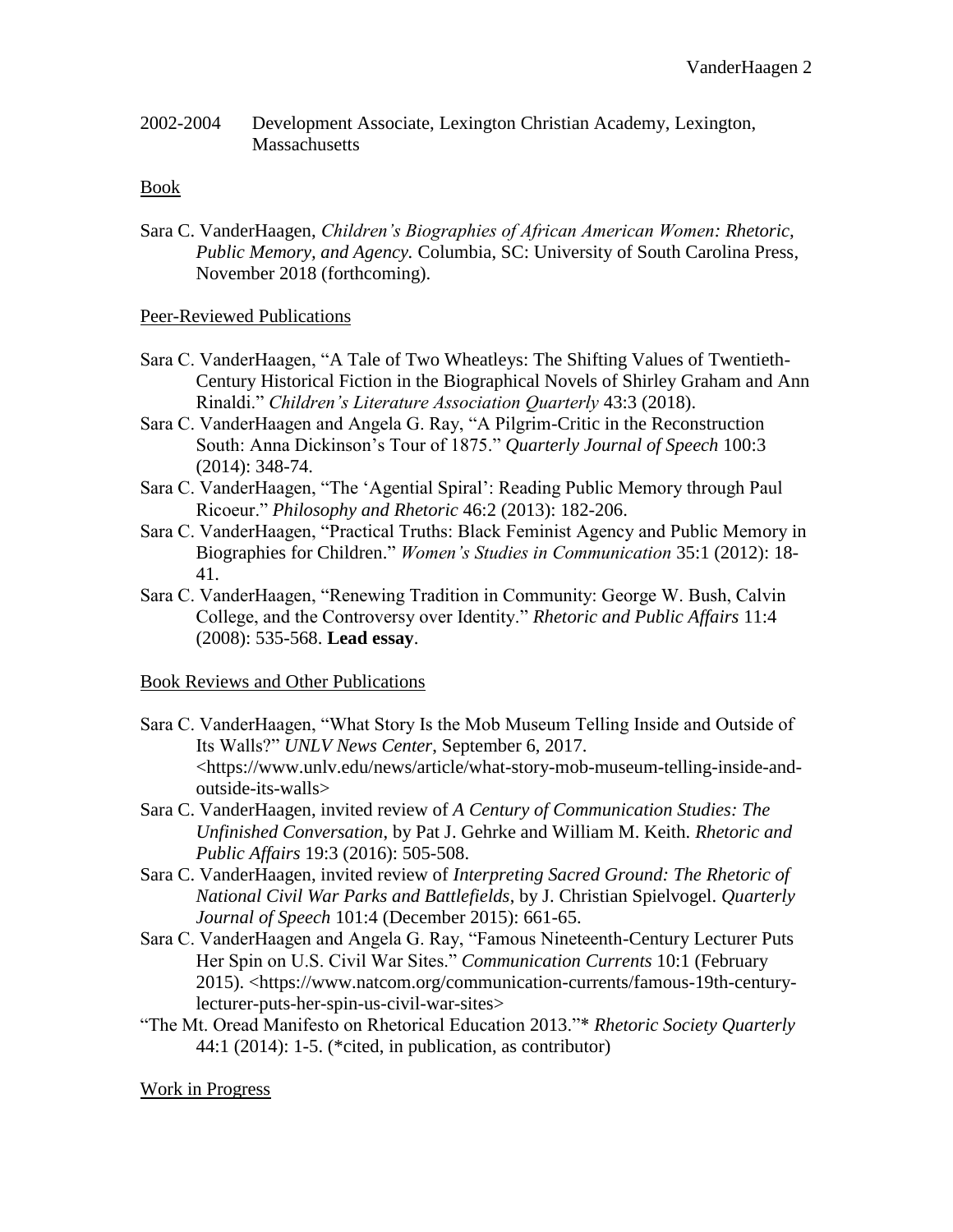- Sara C. VanderHaagen, "Authorities of Memory: On Drum Majors, Quotations, and the Martin Luther King, Jr. Memorial." Revision under review at *Argumentation and Advocacy*.
- Sara C. VanderHaagen, "Open City: Negotiating National and Local Memories in Las Vegas's Mob Museum." Revising for submission.
- Sara C. VanderHaagen, *Ideals of Womanhood: Exemplars and the Rhetoric of American Women's Rights*. Book manuscript in early stages of research.

### Presentations

### *Conventions*

- "'A Grand Sisterhood': Black American Women Represent at the World's Congress of Representative Women, 1893." Rhetoric Society of America Convention, Minneapolis, MN, 2018.
- "Authorities of Memory: On Drum Majors, Quotations, and the Martin Luther King, Jr. Memorial." Alta Argumentation Conference, Alta, UT, 2017.
- "Open City: Negotiating National and Local Memories in Las Vegas's Mob Museum." Critical/Cultural Studies Division, National Communication Association Convention, Philadelphia, PA, 2016.
- "Black Heroes and 'The Jury': Envisioning and Voicing the Child Audience in *The Brownies' Book*." Rhetoric Society of American Convention, Atlanta, GA, 2016.
- "The gospel of honorable manual labor': Hallie Quinn Brown Addresses the 1893 World's Congress of Representative Women." Rhetoric Society of America Convention, Atlanta, GA, 2016.
- "'Chins Up and Faces to the Rising Sun': Biographies for Children as Resistant/Empowering Memories." Public Address Division, National Communication Association Convention, Chicago, IL, 2014.
- "A Pilgrim-Critic in the Reconstruction South: Anna Dickinson's Tour of 1875." Public Address Division, National Communication Association Convention, Washington, D.C., 2013 (co-authored with Angela G. Ray)
- "Who's the Drum Major? Framing Authority in the MLK Memorial." Rhetoric Society of America Convention, Philadelphia, PA, 2012.
- "'Compassion, Courage, and Friendship': Race, Gender, and Agency in *American Girl*'s Historical Character Books." Rhetorical Society of American Convention, Philadelphia, PA, 2012.
- "Forget the Subject, Remember the Agent: Reclaiming a Critical Tool for Reading Public Memory." Rhetorical and Communication Theory Division, National Communication Association Convention, New Orleans, LA, 2011.
- "'Following Their Own Strides': Exemplars for the Twenty-first Century." Public Address Division; National Communication Association Convention, San Francisco, CA, 2010.
- "Legend, Legacy, Memory: Traces of Public Memory in Juvenile Biographies." American Studies Division; National Communication Association Convention, San Francisco, CA, 2010.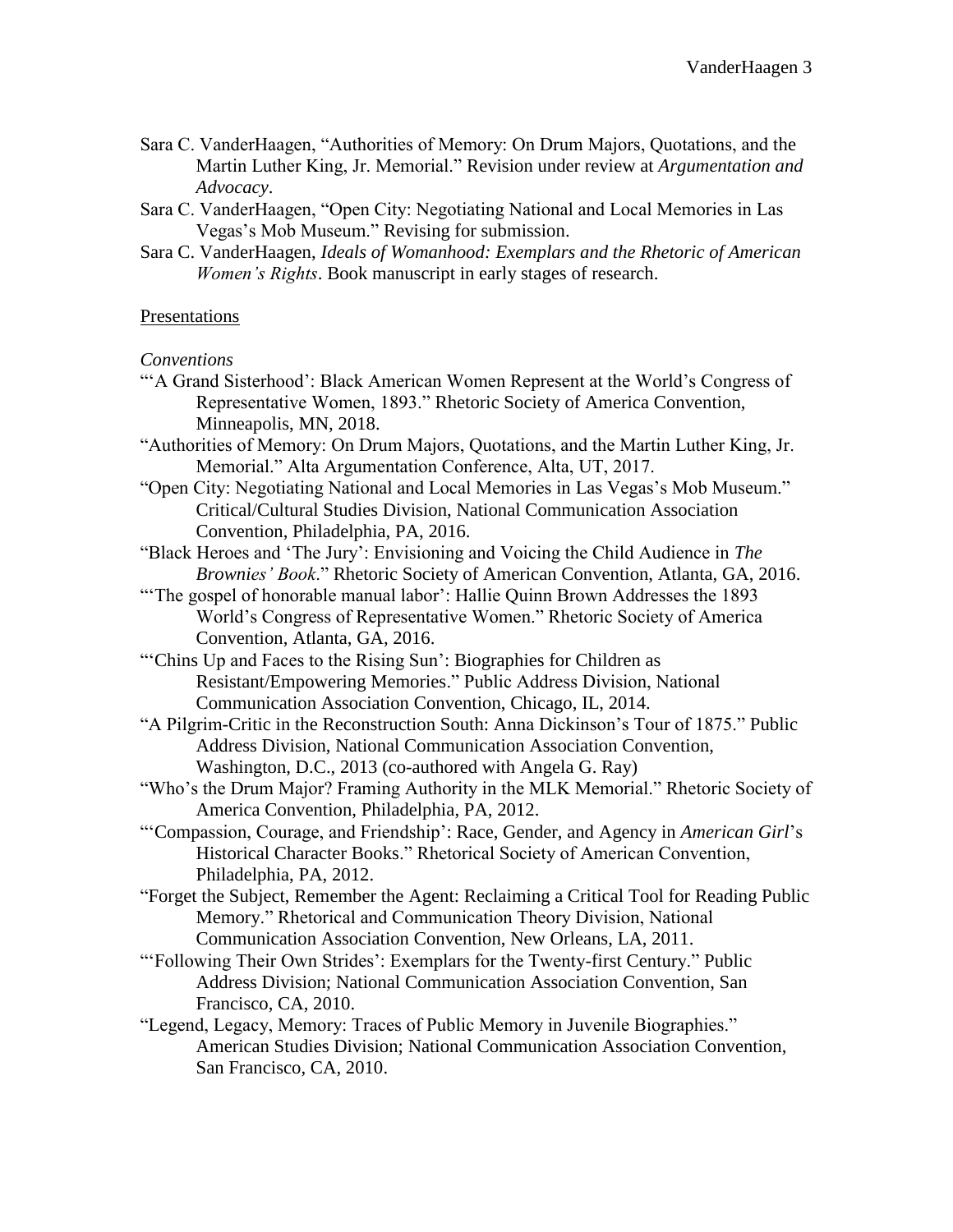- "'A Young Person of Rare Gifts': Debating the Exemplarity of Phillis Wheatley." Rhetoric Society of America Convention, Minneapolis, MN, 2010.
- "Figuring Rhetorical Agency." Rhetorical and Communication Theory Division; National Communication Association Convention, Chicago, IL, 2009.
- "'Invented for the Sake of Story': Imagining Audiences and Articulating Purposes in Biographical Narratives about Phillis Wheatley." American Studies Division; National Communication Association Convention, Chicago, IL, 2009.

"Locating Agency Along Ricoeur's Hermeneutic Circle." American Society for the History of Rhetoric; National Communication Association Convention, San Diego, CA, 2008.

"Rhetorical Studies of Public Memory: Promises and Pitfalls." Rhetorical and Communication Theory Division; National Communication Association Convention, San Diego, CA, 2008.

"Positionality as Authority: Vision, Experience, and Knowledge in Frances Ellen Watkins Harper's Speech at the Eleventh National Woman's Rights Convention." Rhetoric Society of America Convention, Seattle, WA, 2008.

- "Inventing Histories: Sojourner Truth, Children's Literature, and Black Women's *Lieux de Mémoire*." Public Address Division; National Communication Association, Chicago, IL, 2007.
- "The Temporal Audience: Toward an Arendtian Conception of Immortality." Rhetorical and Communication Theory Division; National Communication Association Convention, Chicago, IL, 2007.
- "Multiple Personalities: Remembering Cesar Chavez on his 80<sup>th</sup> Birthday." Public Memory and Ethnicity Conference, Portland, OR, 2007.
- "Performing a Social Critique of Violence: Emma Goldman's 'Address to the Jury.'" Public Address Division; National Communication Association Convention, San Antonio, TX, 2006.
- "Toward an Understanding of Embodied Agency in Narrative and Memory." Rhetorical and Communication Theory Division; National Communication Association Convention, San Antonio, TX, 2006.
- "Textual Agency and Reputational Entrepreneurship in the Collective Memory of Sojourner Truth." Rhetoric Society of America Biennial Convention, Memphis, TN, 2006.
- "Open Adoption: The Power of Definition and Vocabulary in Public Debate," Alta Conference on Argumentation, Salt Lake City, UT, 2005.
- "Theoretical Issues in Early Burke." 19<sup>th</sup> Penn State Conference on Rhetoric and Composition and Triennial Conference of the Kenneth Burke Society, State College, PA, 2005.

### *Colloquia, Symposia, and Seminars*

- UNLV Libraries Faculty Institute, "Creative Research Assignments: Looking Beyond the Research Paper." Competitively selected to participate in a pedagogy workshop (\$1000 stipend). University of Nevada, Las Vegas, January 2018.
- UNLV Libraries Faculty Retreat, Special Collections and Archives. Competitively selected to participate in a teaching workshop focused on incorporating archival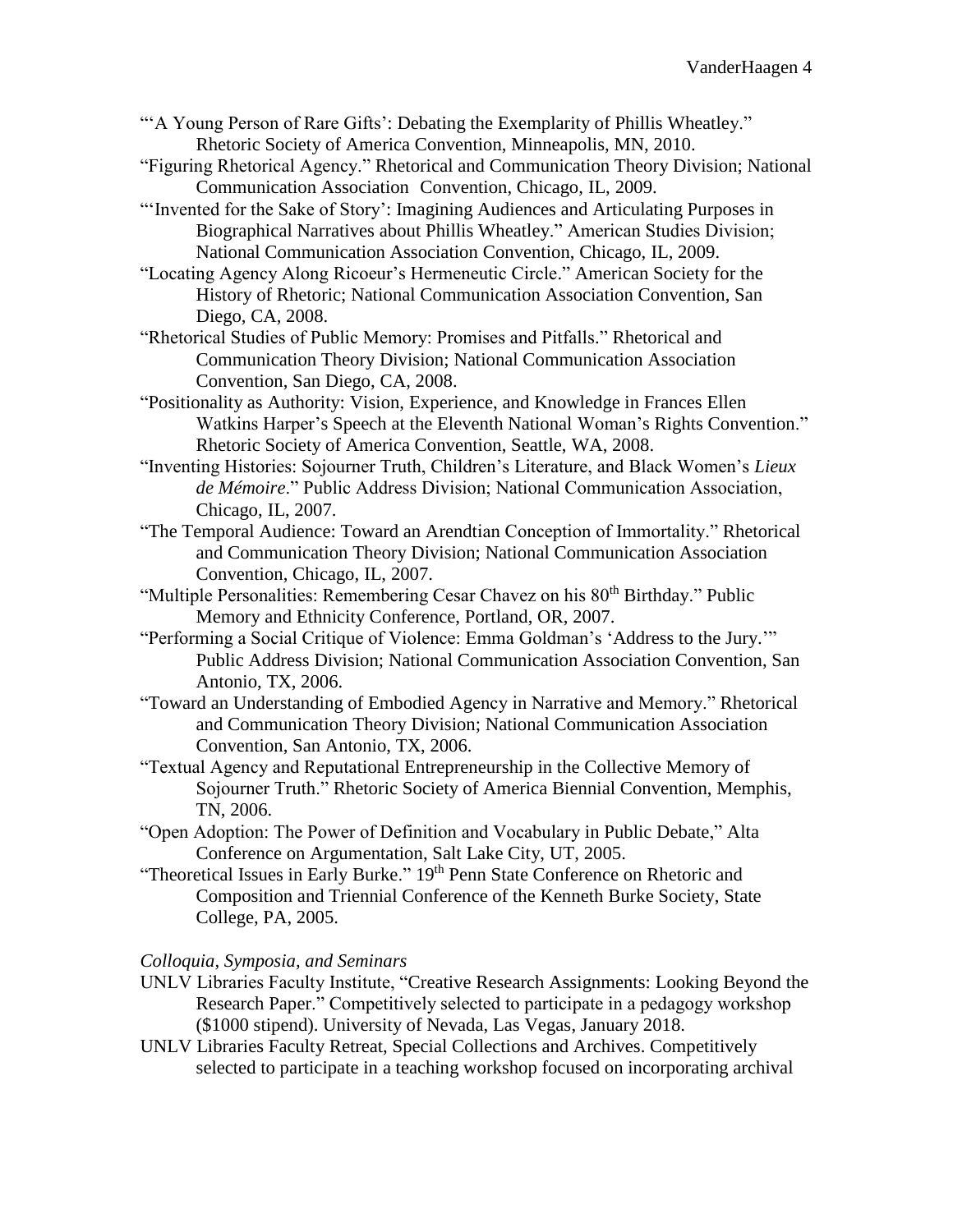research into courses (\$500 stipend). University of Nevada, Las Vegas, January 2018.

- "Open City: Negotiating Memories at Las Vegas' Mob Museum." Competitively selected to present in the public University Forum Lecture Series. University of Nevada, Las Vegas, September 2017.
- "Grant and Development Opportunities in Interdisciplinary Rhetorical Studies." Competitively selected to participate in Rhetoric Society of America Institute workshop. Madison, WI, June 2015.
- "A Pilgrim-Critic in the Reconstruction South: Anna Dickinson's Tour of 1875," Featured presenter at Greenspun College of Urban Affairs Colloquium, University of Nevada, Las Vegas, March 2014.
- "Rhetoric In/Between Communication and English." Competitively selected to participate in Rhetoric Society of America Institute seminar, Lawrence, KS, June 2013.
- "Rhetoric and Its Temporalities." Competitively selected to participate in Rhetoric Society of America Institute workshop, Lawrence, KS, June 2013.
- "Imagining Agency, Living History: Biographies for Young American Readers as Texts of Public Memory," School of Communication Graduate Symposium Presenter, Northwestern University, Evanston, IL, February 21, 2009.
- "'To Choose Our Better History': Representing Agency and Public Memory in Biographies for Young American Readers," Institute Associates Colloquium Presenter, Alice Kaplan Institute for the Humanities, Northwestern University, Evanston, IL, January 28, 2009.

## Grant, Fellowship, and Award Activity

| National Endowment for the Humanities Summer Stipend (not funded)      |
|------------------------------------------------------------------------|
| UNLV Greenspun College of Urban Affairs, Untenured, Tenure-Track       |
| Summer Research Grant, \$3000 per year                                 |
| National Endowment for the Humanities Fellowship (not funded)          |
| National Endowment for the Humanities Awards for Faculty at Hispanic-  |
| Serving Institutions (not funded)                                      |
| American Association of University Women Postdoctoral Research Leave   |
| Fellowship (not funded)                                                |
| National Endowment for the Humanities Summer Stipend (not funded)      |
| UNLV University Faculty Travel Committee, Spring Travel Award, for     |
| travel to the Rhetoric Society of America Institute, \$500             |
| UNLV University Faculty Travel Committee, Spring Travel Award, for     |
| travel to the Rhetoric Society of America Conference, \$600            |
| Children's Literature Association Research Grant (not funded)          |
| Graduate Affiliate, Alice Kaplan Institute for the Humanities, \$1000  |
| Harvey Fellowship, Mustard Seed Foundation, \$15,000 per year          |
| Favorite Professor Appreciation Night Honoree, Northwestern University |
| DeKruyter Graduate Scholar in Communication, Calvin College            |
| Graduate Fellowship in Communication Studies, Northwestern University  |
|                                                                        |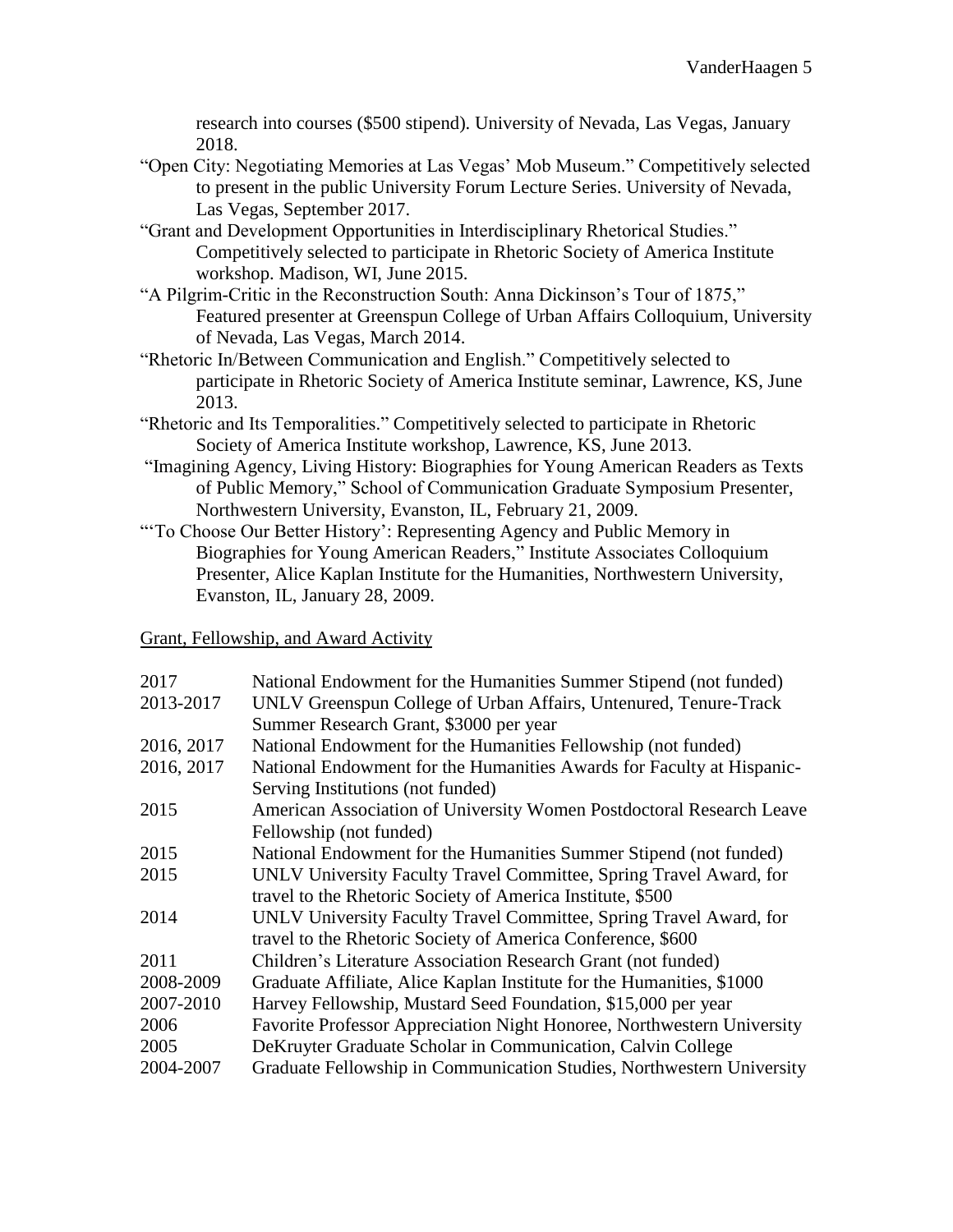| 2001      | Ann Jannsen Noteboom Communication Arts and Sciences Departmental |
|-----------|-------------------------------------------------------------------|
|           | Scholarship                                                       |
| 2001      | O.K. Bouwsma Philosophy Departmental Scholarship                  |
| 1998-2002 | National Merit Finalist Scholarship, Calvin College               |
| 1998-2002 | Dean's List Honors, Calvin College                                |
|           |                                                                   |

1998 State of Michigan Competitive Scholarship Award

Teaching Experience

Instructor of record for all courses.

## *University of Nevada, Las Vegas*

- Honors 440: Special Topics: Arguing for Women's Rights from the American Revolution to the Nineteenth Amendment, Spring 2018 (13 students)
- Communication Studies 408: Rhetorical Criticism, Spring 2018 (17 students); Fall 2015 (30 students); Spring 2015 (30 students)
- Communication Studies 409: The Rhetorical Tradition, Spring 2018 (30 students); Summer 2017 (12 students); Spring 2017 (27 students); Fall 2016 (2 sections of 30 students); Spring 2016 (20 students); Fall 2015 (73 students); Fall 2013 (30 students); Fall 2012 (30 students)
- Communication Studies 414/614: Famous Speeches—African American Speakers, Fall 2017 (24 undergraduate, 1 graduate student); Spring 2017 (25 undergraduate, 5 graduate students); Spring 2015 (25 undergraduate, 4 graduate students); Summer 2014 (15 students)
- Communication Studies 425: Rhetoric and Public Memory, Fall 2017 (25 undergraduate, 2 graduate students); Spring 2016 (10 undergraduate, 4 graduate students).
- Communication Studies 730: Graduate Seminar on Theories of Communication— Rhetorical Theory, Fall 2017 (6 students); Fall 2014 (8 students)
- Communication Studies 711: Graduate Seminar on Research Methods—Rhetorical Criticism, Spring 2017 (10 students); Spring 2016 (12 students); Spring 2014 (3 students); Spring 2013 (9 students)

Honors 440: Special Topics: Black American Public Address, Fall 2016 (8 students)

Communication Studies 330: Special Topics (Rhetoric and Public Memory), Fall 2014 (15 students), Fall 2013 (29 students); Fall 2012 (18 students)

*Loyola University Chicago, IL*

- Communication 101: Public Speaking and Critical Thinking, Spring 2012, Section 207 (19 students)
- Communication 175: Introduction to Communication, Fall 2011, Sections 002 (34 students) and 003 (30 students)

Communication 249: Rhetorical Criticism, Spring 2011 (16 students)

Communication 150: Communication Processes

Fall 2010, Section 001 (34 students)

*Harold Washington College, City Colleges of Chicago, IL* Speech 101, Section U, Fall 2010 (27 students)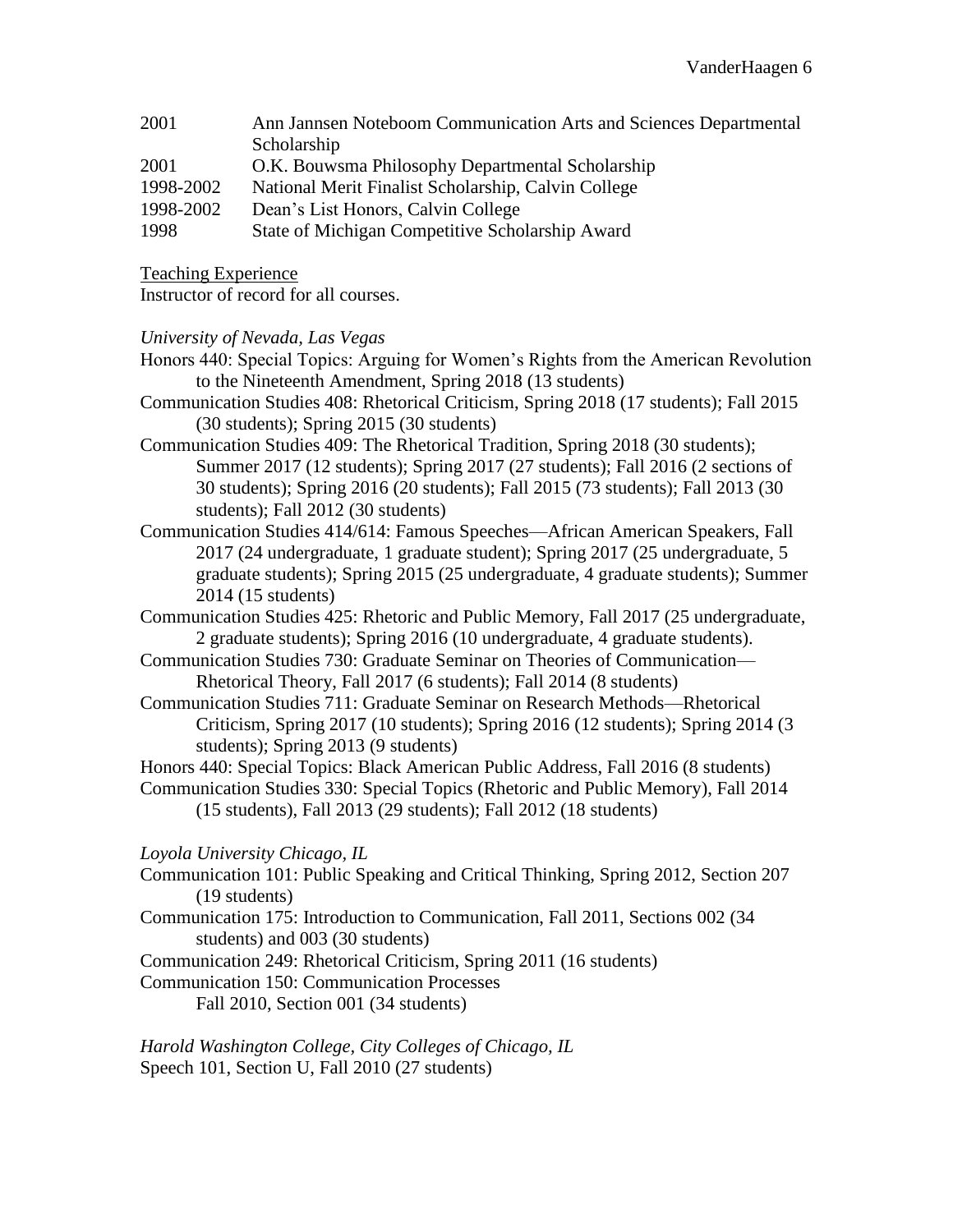*Northwestern University, Evanston, IL*

Communication Studies Special Topics 395: Public Memory Summer 2011, Section 46 (3 students); Summer 2010, Section 46 (6 students) General Communication 102: Introduction to Public Speaking Winter 2011, Section 24 (20 students) Spring 2007, Section 21 (20 students) Winter 2007, Section 21 (18 students) Fall 2006, Section 21 (19 students) Spring 2006, Section 23 (19 Students) Winter 2006, Section 24 (18 Students) Fall 2005, Section 20 (21 Students)

Advising and Graduate Committee Service (University of Nevada, Las Vegas)

*Active M.A. Committees* Hope Sauceda

*Completed M.A. Committees, Chair*

Rachel Allen, "The Rebels of Nevada: UNLV's Mascot Debate of the Early 1970s." (Professional Paper, 2017)

- Darrian Carroll, "Is it Impossible to be Black and American?" (Thesis, 2018) Department of Communication Studies Outstanding Graduate Student Award. Ph.D. student at the University of Maryland.
- Joshua Holman Miller, "Contesting Biblical Interpretations: Matthew Vines, Reverend Nancy Wilson, and Their Gay Christian Rhetoric as Exemplars." (Thesis, 2014) Department of Communication Studies Outstanding Graduate Student Award. Ph.D., University of Wisconsin, Milwaukee. Currently Assistant Professor of Communication Studies at Texas State University, San Marcos.
- Natalie Nelson, "Fight Against HIV / AIDS: A Feminist Examination of Lyrics and Music Video of Annie Lennox's 'Sing.'" (Professional Paper, 2014)
- Caitlin Saladino, "Long May She Reign: A Rhetorical Analysis of Gender Expectations in Disney's *Tangled* and Disney/Pixar's *Brave*." (Thesis, 2014) First place in the UNLV Graduate and Professional Student Research Forum. Ph.D. student at the University of Nevada, Las Vegas.
- Katlin "Scarlett" Schmidt Harrington, "Siren Song: A Rhetorical Analysis of Gender and Intimate Partner Violence in *Gotham City Sirens*." (Thesis, 2015) Department of Communication Studies Outstanding Graduate Student Award; Second place in UNLV Greenspun College of Urban Affairs Graduate Research Symposium. Ph.D. student at the University of Denver.
- Misty Yang, "The Revolution Will Be Computed: Fantasy, Apple Computer, and the Ethos of Silicon Valley." (Thesis, 2016) Department of Communication Studies Outstanding Graduate Student Award. Ph.D. student at the University of Maryland.

*Completed M.A. Committees, Member* David Almanza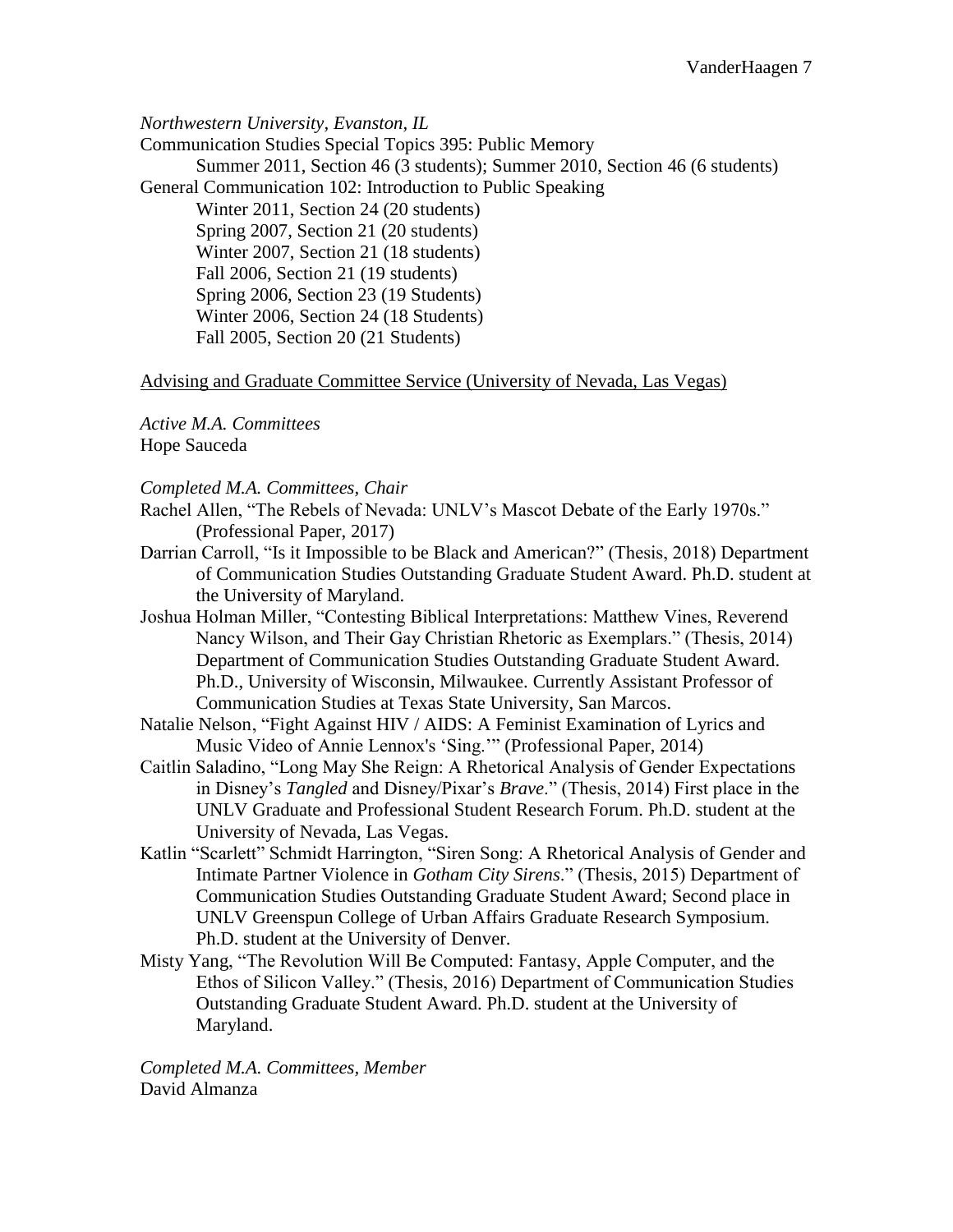Kacey Ballard Henry Castillo Molly Forgey Jackie Jackson (English, outside member) Tyler Snelling Gabriella Tscholl

*Completed Undergraduate Honors Thesis Committee* Sarah Beth Shaw

## Professional Service

*Organizational Service*

- Participant, Roundtable Discussion, "Paulo Freire's *Pedagogy of the Oppressed* and *Pedagogy of Hope*: Historical Legacy, Contemporary Relevance, and Implications for Teaching and Learning," Scholarship of Teaching and Learning, National Communication Association Convention, Dallas, TX, 2017.
- Panel Respondent, "Public Memory and Objects of Everyday Life: The Curious Case of Children's Toys," Rhetorical and Communication Theory Division, National Communication Association Convention, Philadelphia, PA, 2016.
- Participant, Roundtable Discussion, "Embracing bell hooks' *Teaching to Transgress: Education as a Practice of Freedom*: Pedogogical Opportunities, Dilemmas and Constraints," Scholarship of Teaching and Learning, National Communication Association Convention, Philadelphia, PA, 2016. **Top panel award**.

Harvey Fellows Advisory Board, Communications Chair, April 2016-present.

- Reviewer, Harvey Fellowship Competition, Mustard Seed Foundation, 2008, 2010, 2012, 2017, 2018.
- Reviewer, Public Address and Rhetorical and Communication Theory Divisions, National Communication Association Conference 2015, 2016, 2017.
- Organizer, Roundtable Discussion, "Training Border Jumpers: Rhetoric Graduate Education In/Between English and Communication," roundtable competitively selected for presentation at the Rhetoric Society of America Conference, San Antonio, TX, 2014.

Reviewer, Rhetoric Society of America Convention, 2014, 2016.

- Nominating Committee, Public Address Division, National Communication Association, 2013.
- Participant, Roundtable Discussion, "High Impact Learning in the Communication Classroom," Instructional Development Division, National Communication Association Convention, New Orleans, LA, 2011.
- Panel Respondent, "Rhetoric and Remembrance," Public Address Division, National Communication Association Convention, New Orleans, LA, 2011.

*Editorial Board Member*

*Quarterly Journal of Speech*, January 2016-present.

*Southern Communication Journal*, Special Issue on "Gender and Memory," 2016-2017.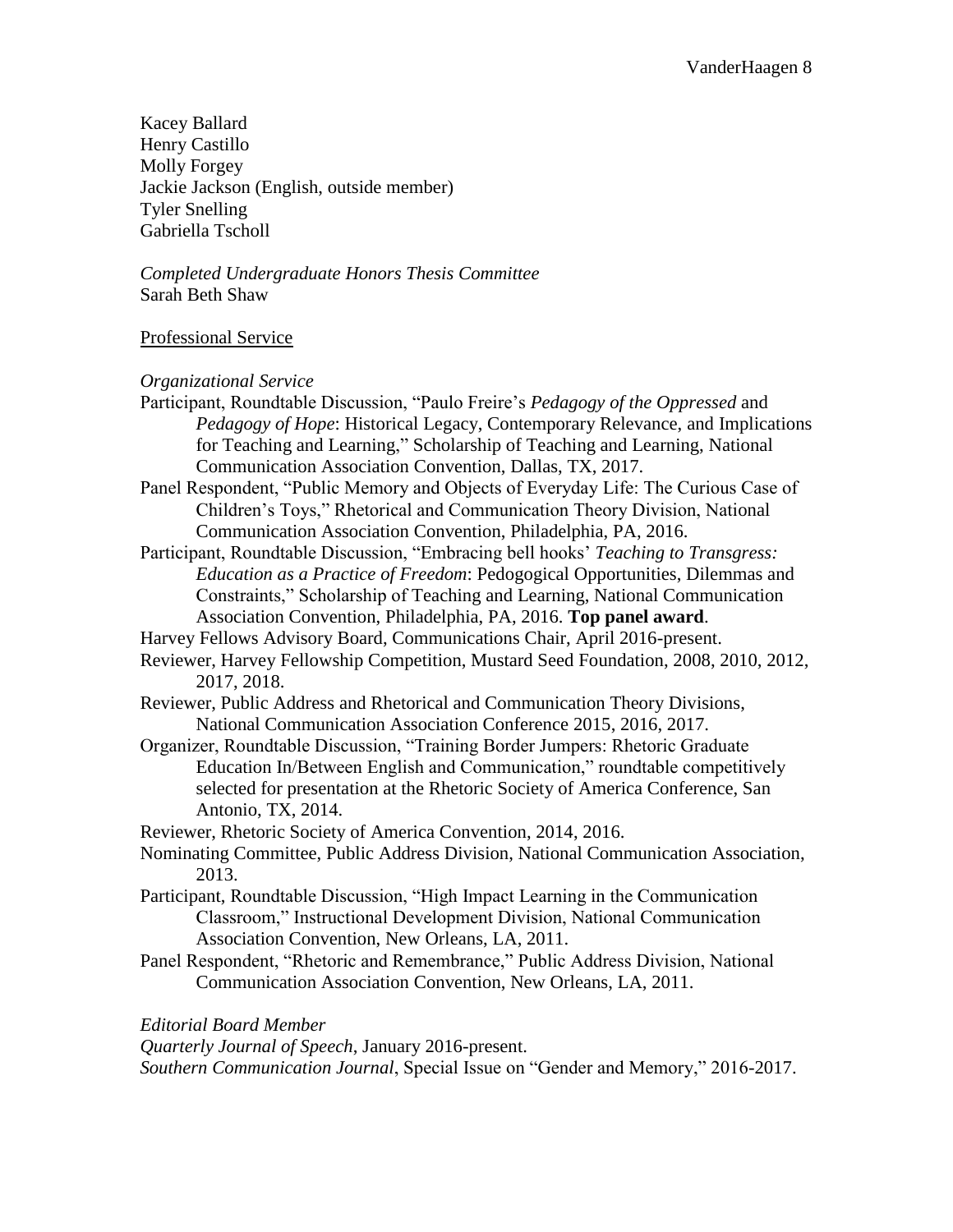*Ad hoc Manuscript Reviewer Women's Studies in Communication,* 2016*. Memory Connection* special issue, 2015.

*University Service, University of Nevada, Las Vegas*

Member, Search Committee, Assistant Professor in Residence, 2017-2018.

Graduate Writing Advisory Board, Fall 2016-present

UNLV TedX Speaking Coach, Spring 2016

Department of Communication Studies, Comprehensive Examination Committee,

September 2014-present.

Department of Communication Studies, Graduate Committee, 2013-present.

Department of Communication Studies, Interim Graduate Coordinator, Spring 2014.

- UNLV Graduate College Curriculum Committee, Spring 2014.
- Department of Communication Studies, Committee on Provost's "Listening II," February 2013.
- Department of Communication Studies, Search Committee, Associate Professor of Communication Studies, 2013.

## *University Service, Northwestern University*

- Assistant to the Coordinator, Summer Institute on "Political Thought and Rhetoric in the Classical World," 2008
- Assistant to the Coordinator, Summer Institute on "Rhetoric and the Roots of Modern Political Thought: Machiavelli, Hobbes, Locke, and Rousseau," 2007
- Assistant to the Coordinator, Summer Institute on "Rhetoric, Difference, and Deliberative Democracy," 2006

Graduate Student Representative, Rhetoric Council, Rhetoric and Public Culture Program, Northwestern University, 2006-2007

### *Guest Lectures*

- Communication Studies 314: Rhetoric and Public Commemoration, Dr. Angela G. Ray, Northwestern University, Evanston, IL, January 31, 2012.
- Communication Studies 394: Communication Studies Research Seminar: Rhetoric and Public Commemoration, Dr. Angela G. Ray, Northwestern University, Evanston, IL, April 21, 2009.
- Communication Studies 324-1: Rhetoric of U.S. Women's Rights, Colonial Era to 1920, Dr. Angela G. Ray, Northwestern University, Evanston, IL, April 14, 2009.
- Communication 253: Messages, Influence, and Culture, Dr. Christy Gardner, Wheaton College, Wheaton, IL, November 2007.

### Membership in Professional Organizations

National Communication Association Rhetoric Society of America